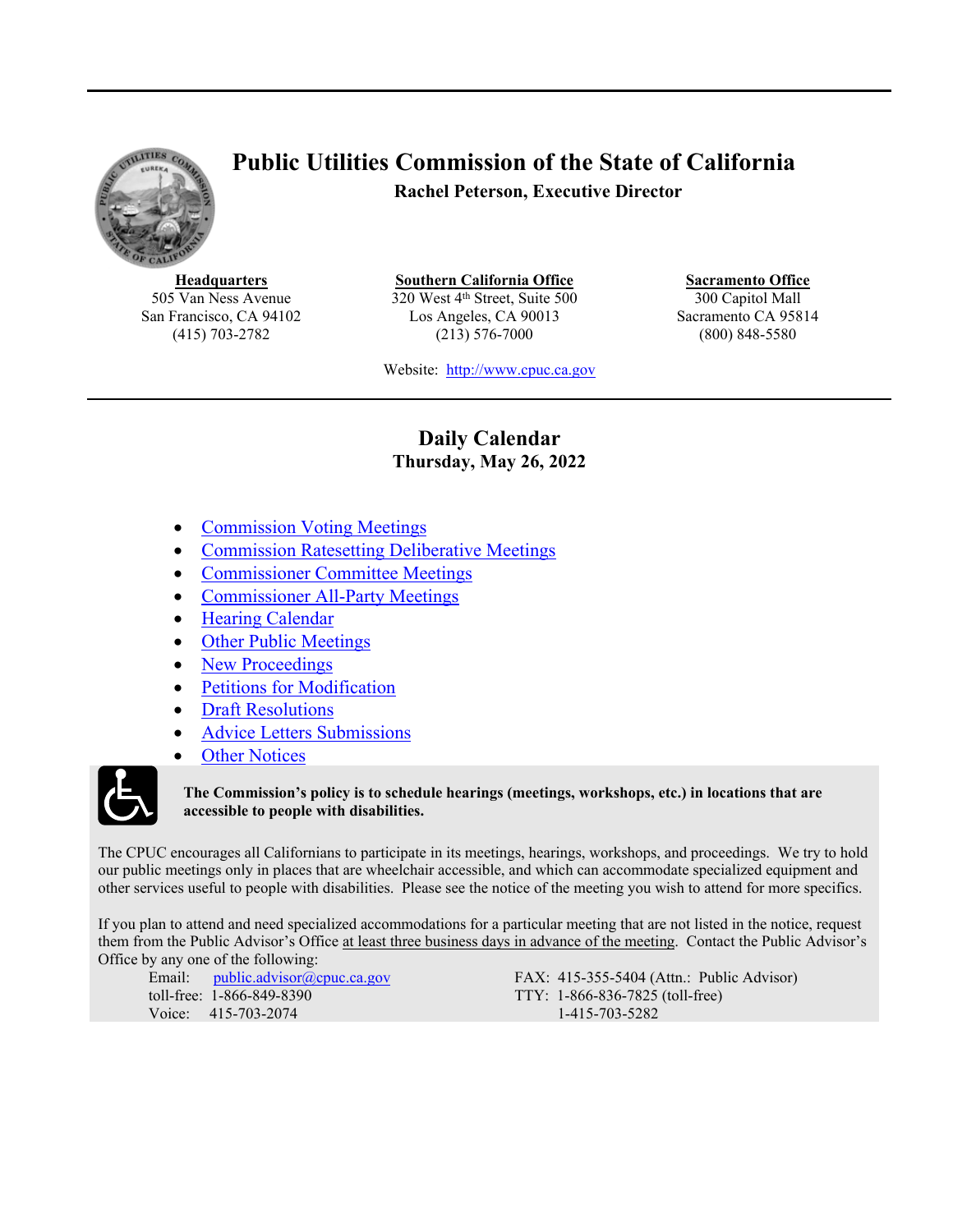### <span id="page-1-0"></span>**COMMISSION VOTING MEETINGS**

Pursuant to Section 2 of Assembly Bill 361, Stats. 2021, Ch.165, signed by Governor Newsom on September 16, 2021, Commissioners may participate remotely from teleconferencing locations. The public may observe, provide public comment during the public comment period, and otherwise participate remotely pursuant to the Bagley-Keene Open Meeting Act.

June 2, 2022 11:00 am San Francisco June 23, 2022 11:00 am San Francisco July 14, 2022 11:00 am Los Angeles

Return to Table of [Contents](#page-0-0)

# <span id="page-1-1"></span>**COMMISSION RATESETTING DELIBERATIVE MEETINGS**

(Not Open to the Public)

*Ratesetting Deliberative Meeting dates are reserved as noted but will only be held if there are ratesetting matters to be considered.*

| May 27, 2022                                                                             | 10:00              | Remotely |
|------------------------------------------------------------------------------------------|--------------------|----------|
| May 27, 2022                                                                             | $10:30 \text{ am}$ | Remotely |
| To view Continuation Meeting Agenda: Please use this link to view the published document |                    |          |
| June 20, 2022                                                                            | $10:00 \text{ am}$ | Remotely |

Return to Table of [Contents](#page-0-1)

### <span id="page-1-2"></span>**COMMISSIONER COMMITTEE MEETINGS - NONE**

Return to Table of [Contents](#page-0-0)

# <span id="page-1-3"></span>**COMMISSIONER ALL-PARTY MEETINGS - NONE**

A quorum of Commissioners may attend all-party meetings in ratesetting proceedings upon 10 days' notice of the meeting in the *Daily Calendar. Otherwise, all-party meetings are noticed directly to the parties and might not be posted here.*

Return to Table of [Contents](#page-0-0)

### <span id="page-1-4"></span>**HEARING CALENDAR**

Dates in parentheses following the word "also" are subject to change without notice. The assigned Commissioner's name is listed next to the proceedings as matter of record; the assigned Commissioner may or may not be present at the hearing.

*(PHC) = Prehearing Conference (WS) = Workshop (OA) = Oral Argument (PPH) = Public Participation Hearing (STC) = Status Conference (CA) = Closing Argument (EH) = Evidentiary Hearing (L&M) = Law & Motion (CM) = Community Meeting (ECP) = Expedited Complaint Proceeding Hearing*

**05/26/22 A.21-09-001 (EH) -** Application of San Diego Gas & Electric Company (U 902 M) to Update Rate Design to Include a Residential Untiered Time-of- Use Rate with a Fixed Charge.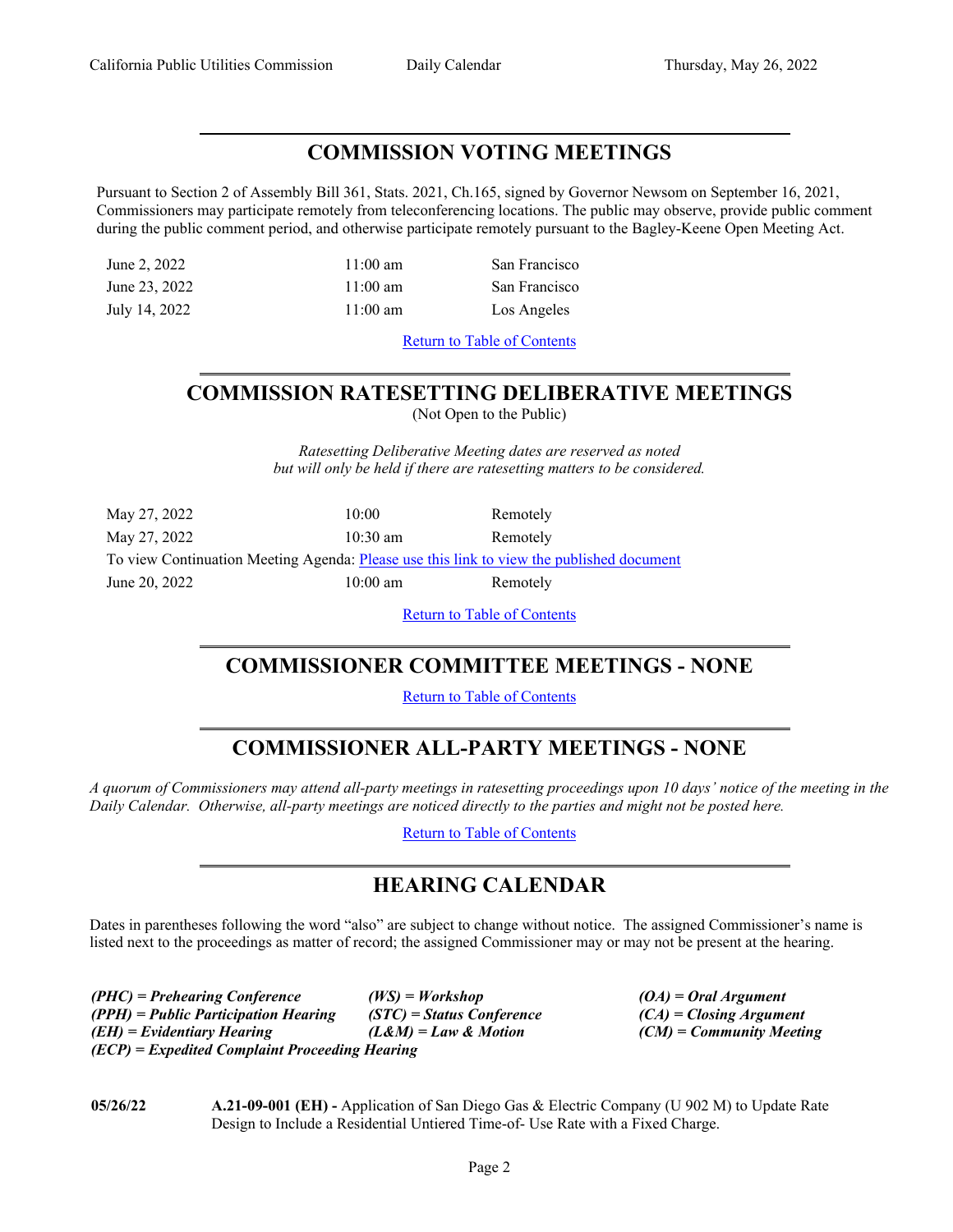| $9:00$ a.m.<br>ALJ Atamturk<br>Comr Shiroma                                     | Webex: https://cpuc.webex.com/cpuc/j.php?MTID=mbaf2f25c3553621aa3fde4701360816a<br>Password: 2022 (2022 from phones)<br>Event Number: 2489 236 5756<br>Join by phone:<br>855-282-6330 (United States Toll Free)<br>415-655-0002 (United States Toll)<br>Access Code: 248 923 65756                                                                                                                                                   |
|---------------------------------------------------------------------------------|--------------------------------------------------------------------------------------------------------------------------------------------------------------------------------------------------------------------------------------------------------------------------------------------------------------------------------------------------------------------------------------------------------------------------------------|
| 05/26/22<br>$10:00$ a.m.<br>ALJ Larsen<br>ALJ O'Rourke<br>Comr<br>A. Reynolds   | A.21-08-004 (EH) - In the Matter of the Application of PacifiCorp (U 901 E) for Approval of its 2022<br>Energy Cost Adjustment Clause and Greenhouse Gas-Related Forecast and Reconciliation of Costs and<br>Revenue.<br>Webex: https://cpuc.webex.com/cpuc/onstage/g.php?MTID=ef74691403d8b44a2180aee6e5acbddb5<br>Password: 6032788#<br><b>Event Number: 2484 834 7747</b><br>Toll-Free: 800-857-1917<br><i>Passcode:</i> 6032788# |
| 05/27/22<br>1:00 p.m.<br>ALJ Lee<br>Comr John<br>Reynolds                       | A.22-03-018 (PHC) - Application of Southern California Edison Company (U 338-E) for Authorization<br>to Recover Costs Related to 2019 Winter Storms, 2020 Heatwaves, and 2020 Fires Recorded in the<br>Catastrophic Event Memorandum Account<br>Call-In Number: 1-877-985-5949<br><b>Participant Passcode: 7344381</b>                                                                                                               |
| 05/31/22<br>$10:00$ a.m.<br>ALJ Korpics<br>ALJ Zhang<br>Comr Shiroma            | A.22-05-015/A.22-05-016 / (WS) - SoCal Gas and SDG&E TY 2024 GRC Workshop<br>Webex: https://cpuc.webex.com/cpuc/j.php?MTID=mb7c9d0de08f5cfcba17fd23567d3ca08<br>Call-In Number: 415-655-0002<br>Access Code: 2486 774 1550<br>Passcode: Yevdbmpy266<br><b>Contact: Jenny Au</b><br>Jenny.Au@cpuc.ca.gov<br>213-620-6502                                                                                                              |
| 05/31/22<br>3:00 p.m.<br>ALJ Lakhanpal<br>ALJ Atamturk<br>Comr<br>Rechtschaffen | R.18-07-003 (WS) - Order Instituting Rulemaking To Continue Implementation and Administration, and<br>Consider Further Development, of California Renewables Portfolio Standard Program.<br>Webex: https://cpuc.webex.com/cpuc/j.php?MTID=m1286ef4c805ae70cb6f6f49856ec3781<br>Call-In Number: 248-3364-7095<br>Passcode: RPSPlans2022<br><b>Contact: Chadia Abreu Manon</b><br>chadia.abreumanon@cpuc.ca.gov<br>415-703-1573        |
| 06/01/22<br>3:00 p.m.<br>ALJ Glegola<br>Comr Houck                              | R.22-03-016 (PHC) - Order Instituting Rulemaking Proceeding to Consider Amendments to General<br>Order 133.<br>Call-In Number: 877-985-5949<br><b>Participant Passcode: 7344381</b>                                                                                                                                                                                                                                                  |
| 06/02/22<br>$10:00$ a.m.<br>ALJ Fogel<br>Comr<br>Rechtschaffen                  | R.20-07-013 (WS) - Order Instituting Rulemaking to Further Develop a Risk-Based Decision-Making<br>Framework for Electric and Gas Utilities.<br>Webex: https://cpuc.webex.com/cpuc/j.php?MTID=me360ee1210a344705543a033c944d57a<br><b>Meeting Passcode: Mt6KDuPBJ58</b><br>Call-In Number: 1-855-282-6330<br>Participant Passcode: 2494 002 9957                                                                                     |
| 06/03/22<br>10:00 a.m.<br>ALJ Kelly<br>Comr Shiroma                             | A.22-03-002 (PHC) - Joint Application of California-American Water Company (U210W) and Bass<br>Lake Water Company (U190W) for an Order Authorizing Bass Lake Water Company to Sell and<br>California-American Water to Purchase the Water Utility Assets of Bass Lake Water Company.<br>Call-In Number: 877-937-0554                                                                                                                 |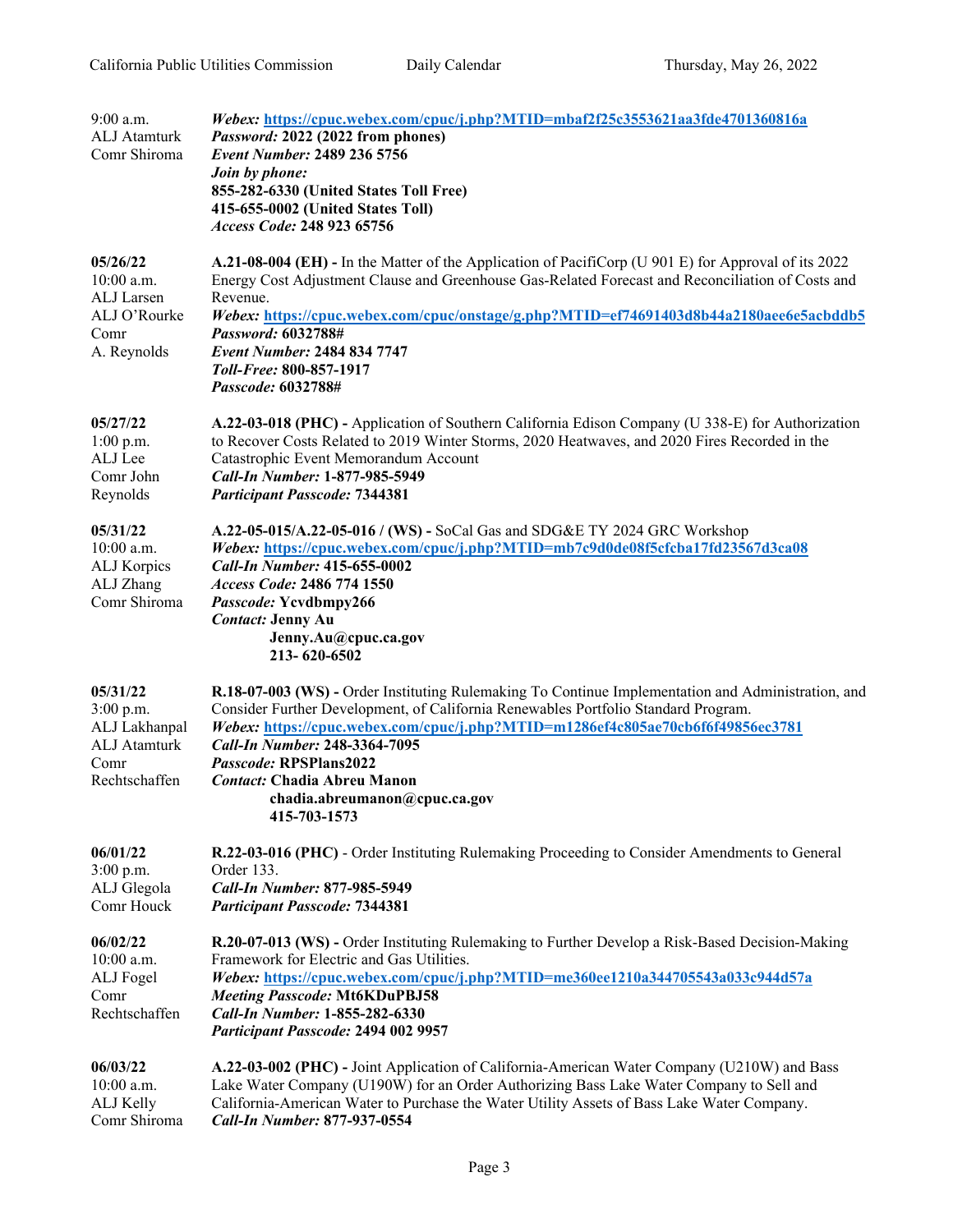|                                                                      | <b>Participant Passcode: 7031793</b>                                                                                                                                                                                                                                                                                                                                                                                                                                                                                 |
|----------------------------------------------------------------------|----------------------------------------------------------------------------------------------------------------------------------------------------------------------------------------------------------------------------------------------------------------------------------------------------------------------------------------------------------------------------------------------------------------------------------------------------------------------------------------------------------------------|
| 06/08/22<br>1:30 p.m.<br>ALJ S. Lee<br>Comr J.<br>Reynolds           | A.22-02-015 (PHC) - Application of Pacific Gas and Electric Company for Compliance Review of<br>Utility-Owned Generation Operations, Portfolio Allocation Balancing Account Entries, Energy Resource<br>Recovery Account Entries, Contract Administration, Economic Dispatch of Electric Resources, Utility-<br>Owned Generation Fuel Procurement, and Other Activities for the Record Period January 1 Through<br>December 31, 2021. (U39E)<br>Call-In Number: 877-985-5949<br><b>Participant Passcode: 7344381</b> |
| 06/09/22<br>10:00 a.m.<br>ALJ Toy<br>Comr John<br>Reynolds           | C.22-03-017 (EH) - Timothy J. Stich, Complainant vs. Southern California Edison Company (U338E),<br>Defendant<br>Webex: https://cpuc.webex.com/cpuc/onstage/g.php?MTID=e5b940caa9fadbbba7bdb3747f991da09<br><b>Meeting Password: 2022</b><br>Call-In Number: 855-282-6330<br>Participant Passcode: 2487 706 4528                                                                                                                                                                                                     |
| 06/14/22<br>9:30 a.m.<br>ALJ Seybert<br>Comr Shiroma                 | A.21-07-009 (EH) - Application of Southern California Edison Company (U338E) for Authorization to<br>Recover Costs Recorded in Its Customer Service Re-Platform Memorandum Account.<br>Dial-in Access for Audio: 800-857-1917<br>Listen-Only Audio Passcode: 1767567#<br>WebEx Public Access Attendee Link (video only):<br>https://cpuc.webex.com/cpuc/onstage/g.php?MTID=eef88f78c672a2051142ce09cf0a76e43<br><b>WebEx Public Attendee Passcode: 2022</b><br>(Also June 15, 2022)                                  |
| 06/14/22<br>$1:00$ p.m.<br>ALJ Melvin<br>Comr John<br>Reynolds       | A.22-02-020 (PHC) - Application of Dagobah Systems, Inc., dba Dagobah Communications Systems,<br>Inc. for Registration as an Interexchange Carrier Telephone Corporation pursuant to the Provisions of<br>Public Utilities Code Section 1013.<br>Call-In Number: 1-877-937-0554<br><b>Participant Passcode: 7031793</b>                                                                                                                                                                                              |
| 06/15/22<br>2:00 p.m.<br><b>ALJ</b> Fortune<br>Comr John<br>Reynolds | C.21-11-016 (STC) - Dennis Reis and Deborah Reis, Complainants vs. Sonoma Marin Area Rail Transit<br>District (SMART), Defendant.                                                                                                                                                                                                                                                                                                                                                                                    |
| 06/21/22<br>1:00 p.m.<br>ALJ Melvin<br>Comr<br>Rechtschaffen         | A.21-09-004 (PHC) - Application of Cheap Geeks IT Consulting for Registration as an Interexchange<br>Carrier Telephone Corporation Pursuant to the Provisions of Public Utilities Code Section 1013.<br>Call-In Number: 1-877-937-0554<br><b>Participant Passcode: 7031793</b>                                                                                                                                                                                                                                       |
| 08/19/22<br>9:00 a.m.<br>ALJ Wercinski                               | K.21-11-001 (EH) - Appeal of San Diego Community Power from Citation No. E-4195-0107 issued<br>October 4, 2021, by Consumer Protection and Enforcement Division.<br>Webex: https://cpuc.webex.com/cpuc/j.php?MTID=m0c0d51773f769d31ba780d9d20836522<br>Meeting Number (Access Code): 2498 197 4784<br><b>Meeting Password: gMqPJTGJ547</b>                                                                                                                                                                           |

Return to Table of [Contents](#page-0-1)

# <span id="page-3-0"></span>**OTHER PUBLIC MEETINGS**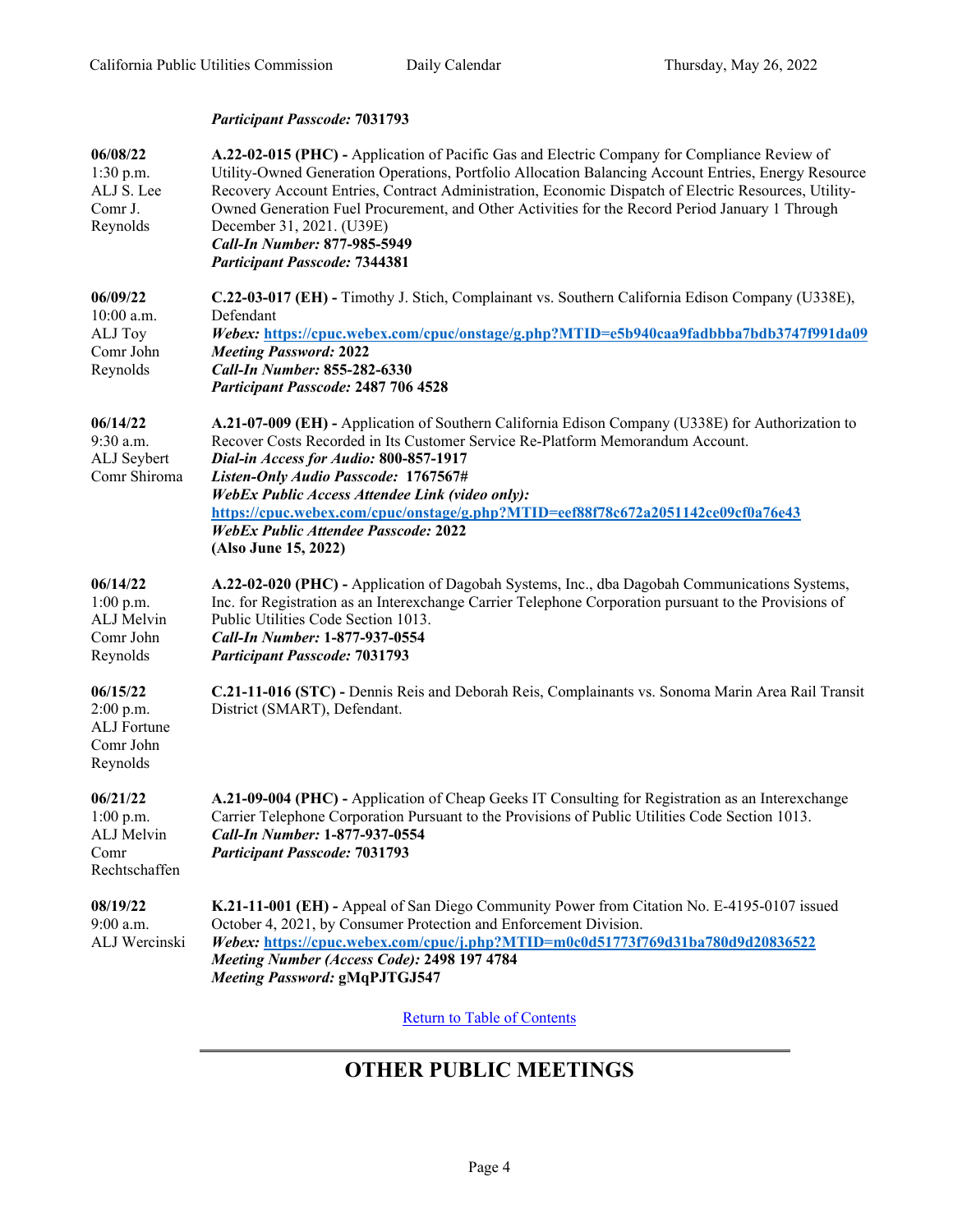#### **Public Webinar Notice: Last Mile Broadband - CPUC Funding Programs to Close the Digital Divide**

|                           | <b>June 1, 2022</b> Contact: hope.christman@cpuc.ca.gov                                           |
|---------------------------|---------------------------------------------------------------------------------------------------|
| $\frac{1}{2}$ 10am – 11am |                                                                                                   |
|                           | <b>More Information:</b> https://cpuc.webex.com/cpuc/i.php?RGID=rd30b33c747d0c5d23c626308cfa4fcea |

#### **Public Workshop Notice: Distributed Energy Resources in California's Energy Future Proceeding at California Energy Commission – Session 1.**

| <b>June 1, 2022</b> | Warren-Alquist State Energy Building                                                               |
|---------------------|----------------------------------------------------------------------------------------------------|
| $10am - Noon$       | Rosenfeld Hearing Room, First Floor                                                                |
|                     | 1516 Ninth Street                                                                                  |
|                     | Sacramento, California 95814                                                                       |
|                     | (Wheelchair Accessible)                                                                            |
|                     |                                                                                                    |
|                     | Web Ex Information: https://zoom.us/                                                               |
|                     | <b>Session 1 ID: 934 3292 0182</b>                                                                 |
|                     | <b>Session 1 Passcode: DERW01</b>                                                                  |
|                     |                                                                                                    |
|                     | <b>Contact:</b> courtney.wagner@energy.ca.gov                                                      |
|                     |                                                                                                    |
|                     | <b>More Information:</b> https://efiling.energy.ca.gov/Lists/DocketLog.aspx?docketnumber=22-OII-01 |

#### **Public Workshop Notice: Distributed Energy Resources in California's Energy Future Proceeding at California Energy Commission – Session 2.**

| <b>June 1, 2022</b> | Warren-Alquist State Energy Building                                                               |
|---------------------|----------------------------------------------------------------------------------------------------|
| $1pm-3pm$           | Rosenfeld Hearing Room, First Floor                                                                |
|                     | 1516 Ninth Street                                                                                  |
|                     | Sacramento, California 95814                                                                       |
|                     | (Wheelchair Accessible)                                                                            |
|                     | Web Ex Information: https://zoom.us/                                                               |
|                     | <b>Session 2 ID: 981 6741 5465</b>                                                                 |
|                     | <b>Session 2 Passcode: DERW02</b>                                                                  |
|                     | <b>Contact:</b> courtney.wagner $(a)$ energy.ca.gov                                                |
|                     | <b>More Information:</b> https://efiling.energy.ca.gov/Lists/DocketLog.aspx?docketnumber=22-OII-01 |

#### **Public Workshop Notice: The California Energy Commission (CEC) Gas Decarbonization Order Instituting Informational Proceeding (OIIP) Workshop – Session 1.**

| <b>June 3, 2022</b> | Warren-Alquist State Energy Building                                                               |
|---------------------|----------------------------------------------------------------------------------------------------|
| 10am - Noon         | Rosenfeld Hearing Room, First Floor                                                                |
|                     | 1516 Ninth Street                                                                                  |
|                     | Sacramento, California 95814                                                                       |
|                     | (Wheelchair Accessible)                                                                            |
|                     |                                                                                                    |
|                     | Web Ex Information: https://zoom.us/                                                               |
|                     | <b>Session 1 ID: 972 4302 9615</b>                                                                 |
|                     | <b>Session 1 Passcode: DECARB01</b>                                                                |
|                     |                                                                                                    |
|                     | <b>Contact:</b> courtney.wagner $(a)$ energy.ca.gov                                                |
|                     |                                                                                                    |
|                     | <b>More Information:</b> https://efiling.energy.ca.gov/Lists/DocketLog.aspx?docketnumber=22-OII-02 |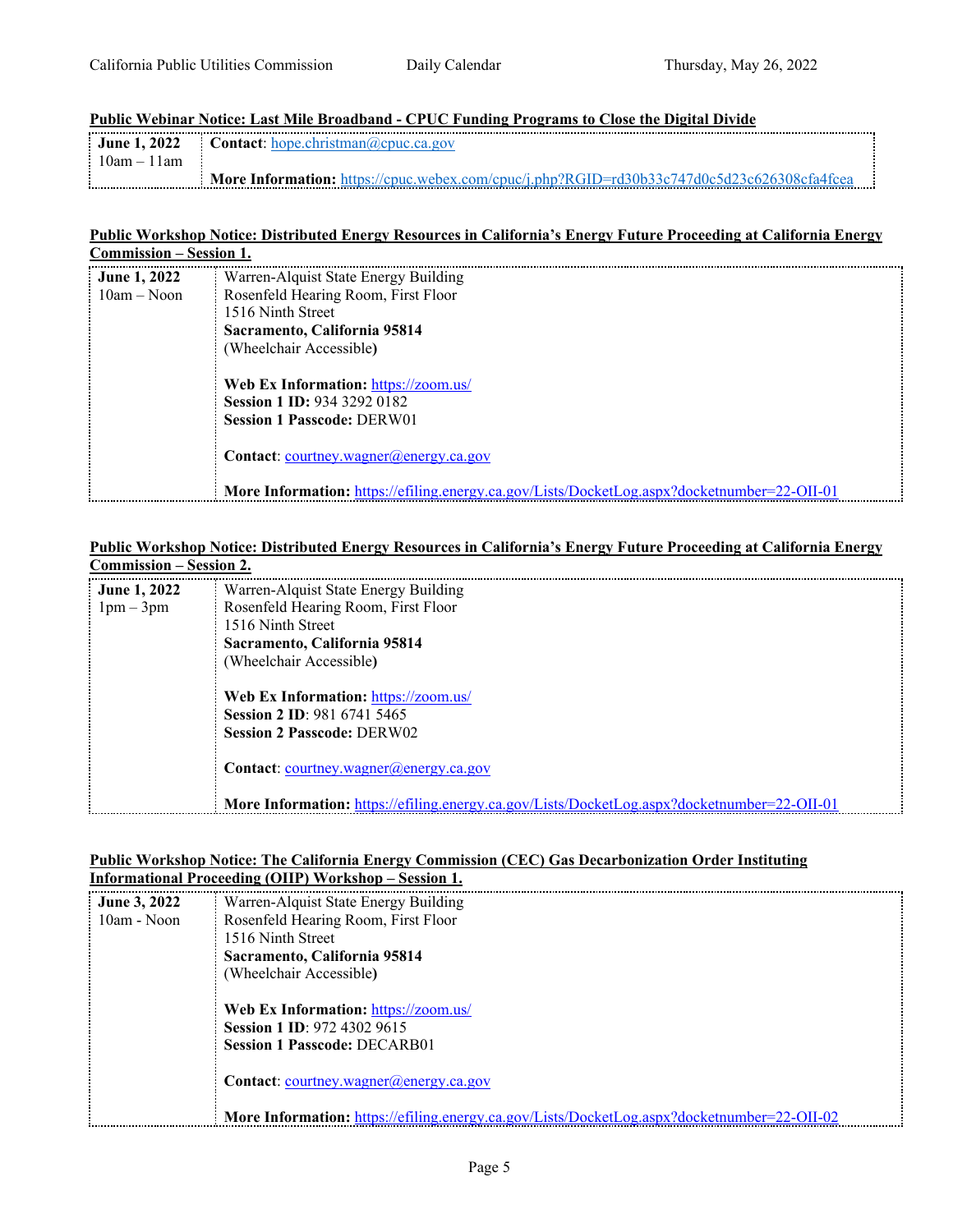#### **Public Workshop Notice: The California Energy Commission (CEC) Gas Decarbonization Order Instituting Informational Proceeding (OIIP) Workshop – Session 2.**

| <b>June 3, 2022</b> | Warren-Alquist State Energy Building                                                               |
|---------------------|----------------------------------------------------------------------------------------------------|
| $1pm-4pm$           | Rosenfeld Hearing Room, First Floor                                                                |
|                     | 1516 Ninth Street                                                                                  |
|                     | Sacramento, California 95814                                                                       |
|                     | (Wheelchair Accessible)                                                                            |
|                     |                                                                                                    |
|                     | Web Ex Information: https://zoom.us/                                                               |
|                     | <b>Session 2 ID: 933 8082 4606</b>                                                                 |
|                     | <b>Session 2 Passcode: DECARB02</b>                                                                |
|                     |                                                                                                    |
|                     | <b>Contact:</b> courtney.wagner@energy.ca.gov                                                      |
|                     |                                                                                                    |
|                     | <b>More Information:</b> https://efiling.energy.ca.gov/Lists/DocketLog.aspx?docketnumber=22-OII-02 |
|                     | <b>Return to Table of Contents</b>                                                                 |

### <span id="page-5-0"></span>**NEW PROCEEDINGS - NONE**

Return to Table of [Contents](#page-0-0)

### **PETITIONS FOR MODIFICATION - NONE**

Return to Table of [Contents](#page-0-0)

### <span id="page-5-2"></span>**DRAFT RESOLUTIONS**

**Issued for public comment. Comments are governed by Rule 14.5.**

<span id="page-5-1"></span>

| Draft Resolution No.          | E-5198                                                                        |
|-------------------------------|-------------------------------------------------------------------------------|
| Meeting Date                  | June 2, 2022                                                                  |
| Subject Matter                | RESOLUTION E-5198: Certification of Sonoma Clean Power's Energy Efficiency    |
|                               | Program Administration Plan                                                   |
| Web Link                      | https://docs.cpuc.ca.gov/PublishedDocs/Published/G000/M471/K947/471947938.PDF |
| <b>Comments Due Date</b>      | May 17, 2022                                                                  |
| Serve comments on: (email[s]) | Nils.Strindberg@cpuc.ca.gov and Alison.LaBonte@cpuc.ca.gov                    |

| Draft Resolution No.          | $E-5213$                                                                           |
|-------------------------------|------------------------------------------------------------------------------------|
| Meeting Date                  | June 2, 2022                                                                       |
| <b>Subject Matter</b>         | Resolution E-5213. Confirmation of candidates for appointment to the Diablo Canyon |
|                               | Independent Safety Committee (DCISC) for a three-year term beginning July 1, 2022. |
| Web Link                      | https://docs.cpuc.ca.gov/PublishedDocs/Published/G000/M472/K401/472401171.PDF      |
| <b>Comments Due Date</b>      | May 18, 2022                                                                       |
| Serve comments on: (email[s]) | David.Zizmor@cpuc.ca.gov and Franz.Cheng@cpuc.ca.gov                               |
|                               |                                                                                    |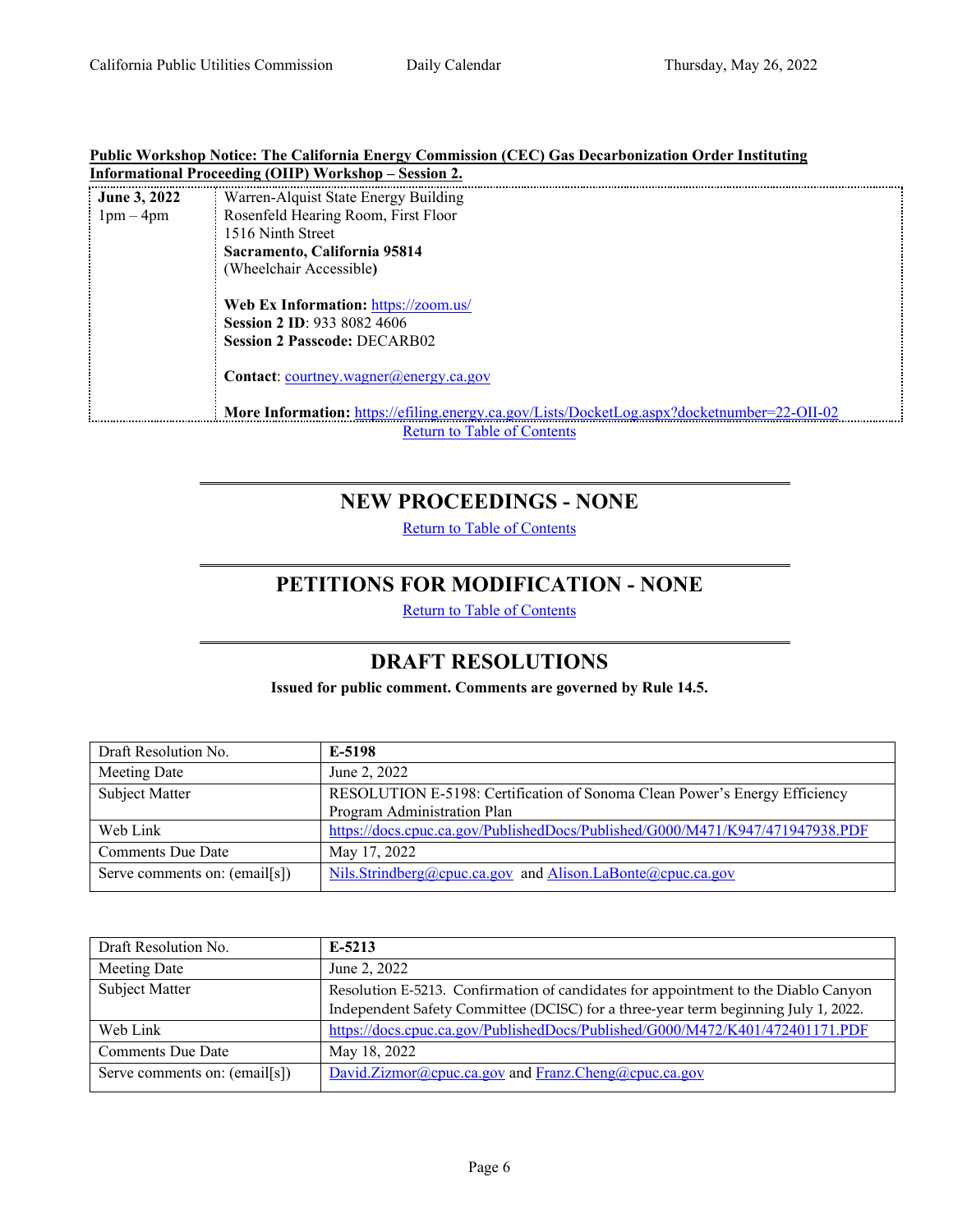| Draft Resolution No.          | $L-616$                                                                              |
|-------------------------------|--------------------------------------------------------------------------------------|
| Meeting Date                  | June 2, 2022                                                                         |
| Subject Matter                | Ratifying Action by Commissioner Rechtschaffen in Signing a Memorandum of            |
|                               | Understanding for a Vehicle-to-Everything Collaboration for accelerating development |
|                               | and commercialization of vehicle-to-everything (i.e. "V2X") technologies.            |
| Web Link                      | https://docs.cpuc.ca.gov/SearchRes.aspx?docformat=ALL&docid=472461035                |
| <b>Comments Due Date</b>      | May 19, 2022                                                                         |
| Serve comments on: (email[s]) | R.18-12-006 and sarah.thomas@cpuc.ca.gov                                             |

| Draft Resolution No.          | TL-19137                                                                       |
|-------------------------------|--------------------------------------------------------------------------------|
| Meeting Date                  | June 2, 2022                                                                   |
| Subject Matter                | Resolution Approving Cruise LLC's Application for Autonomous Vehicle Passenger |
|                               | Service Phase I Driverless Deployment Program                                  |
| Web Link                      | https://docs.cpuc.ca.gov/SearchRes.aspx?docformat=ALL&docid=472219772          |
| <b>Comments Due Date</b>      | May 19, 2022                                                                   |
| Serve comments on: (email[s]) | AVPrograms@cpuc.ca.gov                                                         |

| Draft Resolution No.          | T-17765                                                                                                                                                                                                                       |
|-------------------------------|-------------------------------------------------------------------------------------------------------------------------------------------------------------------------------------------------------------------------------|
| Meeting Date                  | June 2, 2022                                                                                                                                                                                                                  |
| Subject Matter                | Resolution T-17765. This Resolution revokes the operating authority of telephone<br>corporations for failing to comply with Commission-mandated Annual Reporting<br>requirements and/or Annual Performance Bond requirements. |
| Web Link                      | https://docs.cpuc.ca.gov/SearchRes.aspx?docformat=ALL&docid=472279402                                                                                                                                                         |
| <b>Comments Due Date</b>      | May 19, 2022                                                                                                                                                                                                                  |
| Serve comments on: (email[s]) | James.Hyden@cpuc.ca.gov                                                                                                                                                                                                       |

| Draft Resolution No.          | T-17768                                                                                                                                                                                                                                                                                  |
|-------------------------------|------------------------------------------------------------------------------------------------------------------------------------------------------------------------------------------------------------------------------------------------------------------------------------------|
| Meeting Date                  | June 2, 2022                                                                                                                                                                                                                                                                             |
| Subject Matter                | RESOLUTION T-17768 - Approval of Tier II advice letters from Frontier California (U-<br>1002-C) and Happy Valley Telephone (U-1010-C), detailing their proposed combined<br>fine calculation of \$177,750 resulting from substandard service quality performance in<br>the year $2021$ . |
| Web Link                      | https://docs.cpuc.ca.gov/PublishedDocs/Published/G000/M471/K639/471639801.docx                                                                                                                                                                                                           |
| <b>Comments Due Date</b>      | May 19, 2022                                                                                                                                                                                                                                                                             |
| Serve comments on: (email[s]) | gregory.rubenstein@cpuc.ca.gov                                                                                                                                                                                                                                                           |

| Draft Resolution No.     | $W-5241$                                                                                                                                                                                                                                                                                                                                                                                                       |
|--------------------------|----------------------------------------------------------------------------------------------------------------------------------------------------------------------------------------------------------------------------------------------------------------------------------------------------------------------------------------------------------------------------------------------------------------|
| Meeting Date             | June 2, 2022                                                                                                                                                                                                                                                                                                                                                                                                   |
| Subject Matter           | The Water Division has prepared Proposed Comment Resolution W-5241 for the June 2,<br>2022, Commission Meeting. Proposed Comment Resolution W-5241 authorizes<br>California-American Water Company to implement a multi-family assistance pilot<br>program and track associated costs in a modified Low-Income Ratepayer Assistance<br>balancing account and a Multi-family Meter Retrofit memorandum account. |
| Web Link                 | https://docs.cpuc.ca.gov/SearchRes.aspx?docformat=ALL&docid=465649756                                                                                                                                                                                                                                                                                                                                          |
| <b>Comments Due Date</b> | May 18, 2022                                                                                                                                                                                                                                                                                                                                                                                                   |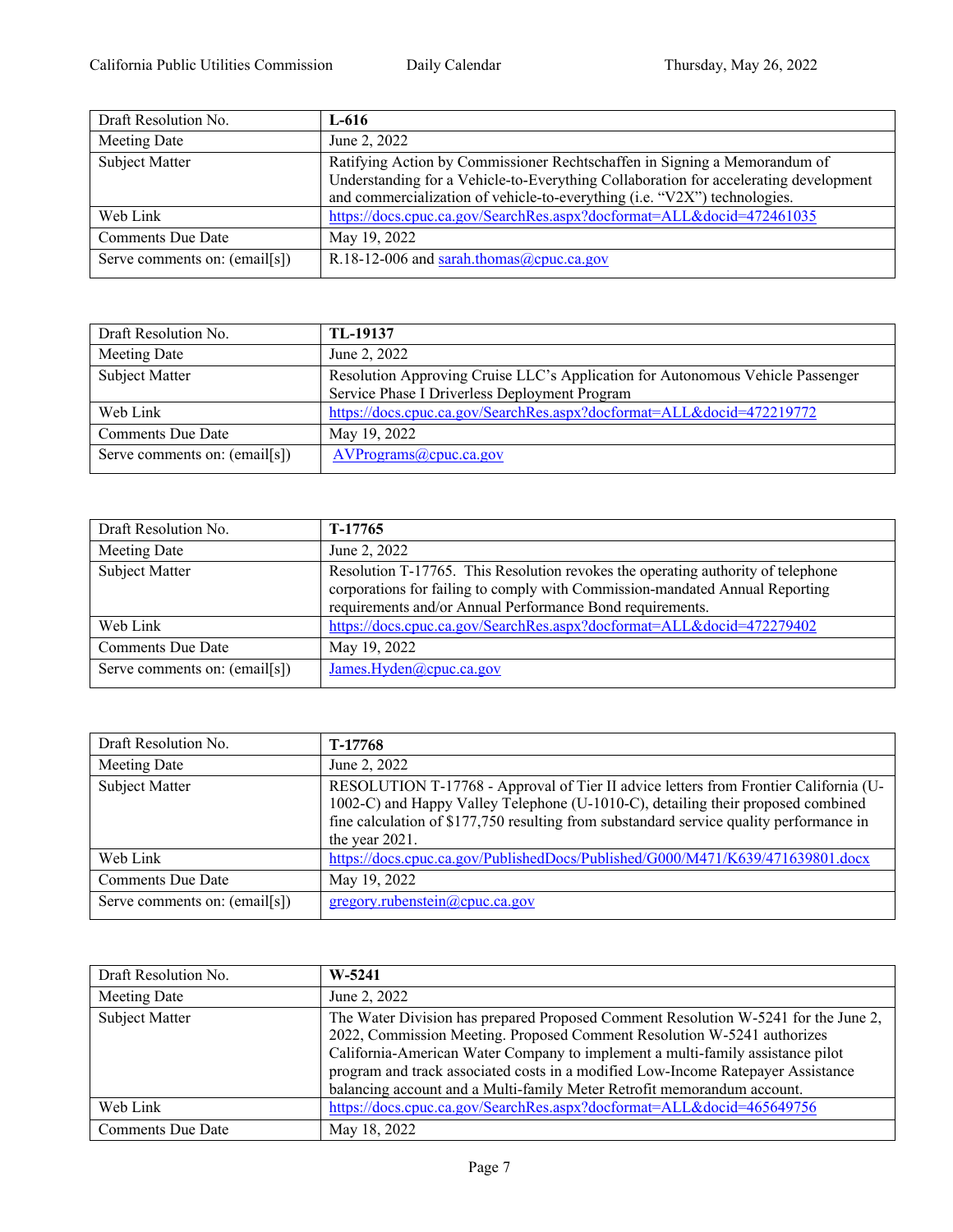| Serve comments on: (email[s]) | Water.Division@cpuc.ca.gov             |
|-------------------------------|----------------------------------------|
|                               | or                                     |
|                               | California Public Utilities Commission |
|                               | Water Division, Third Floor            |
|                               | 505 Van Ness Avenue                    |
|                               | San Francisco, CA 94102                |

| Draft Resolution No.          | E-5155                                                                                                                                                                                                  |
|-------------------------------|---------------------------------------------------------------------------------------------------------------------------------------------------------------------------------------------------------|
| Meeting Date                  | June 23, 2022                                                                                                                                                                                           |
| Subject Matter                | Resolution E-5155. Pacific Gas and Electric Company Request for Additional Cost<br>Recovery Associated with IT Project Work to Increase Electric Rule 24 Registration<br>Capacity to 200,000 Locations. |
| Web Link                      | https://docs.cpuc.ca.gov/PublishedDocs/Published/G000/M475/K550/475550014.PDF                                                                                                                           |
| <b>Comments Due Date</b>      | June 6, 2022                                                                                                                                                                                            |
| Serve comments on: (email[s]) | jean.lamming@cpuc.ca.gov and aloke.gupta@cpuc.ca.gov                                                                                                                                                    |

| Draft Resolution No.          | E-5172                                                                                                                                                                                                                          |
|-------------------------------|---------------------------------------------------------------------------------------------------------------------------------------------------------------------------------------------------------------------------------|
| Meeting Date                  | June 23, 2022                                                                                                                                                                                                                   |
| Subject Matter                | Resolution E-5172. Approval, with Modifications, of utilities' Advice Letters seeking<br>proposed modifications to Electric Rule 21 Tariff in Compliance with Decision 20-09-<br>035, Ordering Paragraphs 2, 6, 11, 12, and 23. |
| Web Link                      | https://docs.cpuc.ca.gov/PublishedDocs/Published/G000/M477/K844/477844644.PDF                                                                                                                                                   |
| <b>Comments Due Date</b>      | June 7, 2022                                                                                                                                                                                                                    |
| Serve comments on: (email[s]) | $dkl$ @cpuc.ca.gov and Justin.Regnier@cpuc.ca.gov                                                                                                                                                                               |

| Draft Resolution No.          | E-5207                                                                                                                                                                                                      |
|-------------------------------|-------------------------------------------------------------------------------------------------------------------------------------------------------------------------------------------------------------|
| Meeting Date                  | June 23, 2022                                                                                                                                                                                               |
| Subject Matter                | Resolution E-5207-Approves Construction, Pursuant to General Order 131-D, of the<br>Ignacio-Alto-Sausalito #1 and #2 60 kV Power Line, SCADA Switch Program in the<br>City of Mill Valley, County of Marin. |
| Web Link                      | https://docs.cpuc.ca.gov/PublishedDocs/Published/G000/M477/K549/477549020.PDF                                                                                                                               |
| <b>Comments Due Date</b>      | June 7, 2022                                                                                                                                                                                                |
| Serve comments on: (email[s]) | Michael.Rosauer@cpuc.ca.gov and BOR@cpuc.ca.gov                                                                                                                                                             |

| Draft Resolution No.          | E-5209                                                                                                                                                                                               |
|-------------------------------|------------------------------------------------------------------------------------------------------------------------------------------------------------------------------------------------------|
| Meeting Date                  | June 23, 2022                                                                                                                                                                                        |
| Subject Matter                | Resolution E-5209. Adoption of 2022 updated administratively set fixed avoided-cost<br>rates for the Renewable Market Adjusting Tariff (ReMAT) Program pursuant to<br>Commission Decision 20-10-005. |
| Web Link                      | https://docs.cpuc.ca.gov/PublishedDocs/Published/G000/M476/K075/476075061.PDF                                                                                                                        |
| <b>Comments Due Date</b>      | June 1, 2022                                                                                                                                                                                         |
| Serve comments on: (email[s]) | chadia.abreumanon@cpuc.ca.gov and cheryl.lee@cpuc.ca.gov                                                                                                                                             |

| יי |  |
|----|--|
|----|--|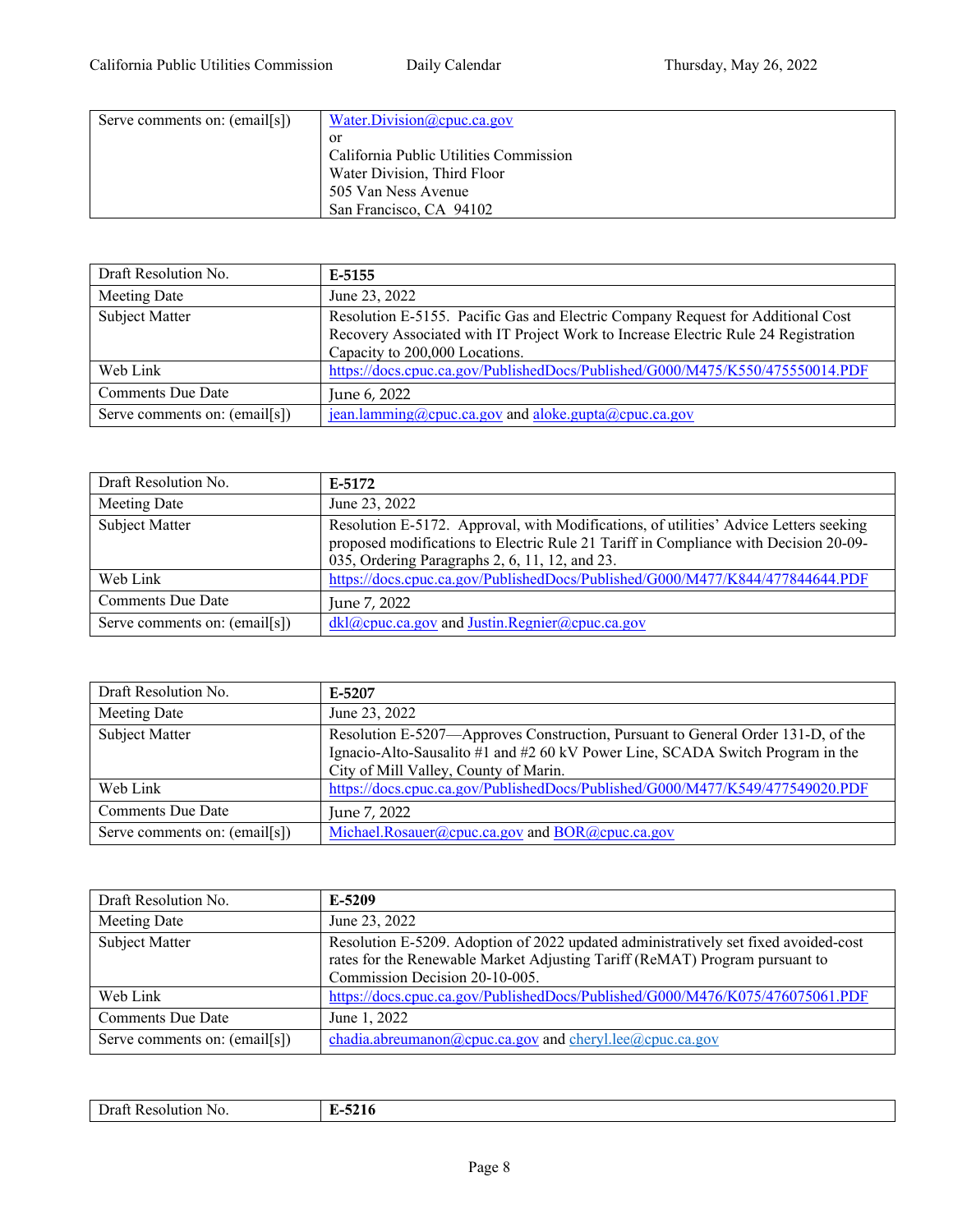| Meeting Date                  | June 23, 2022                                                                     |
|-------------------------------|-----------------------------------------------------------------------------------|
| Subject Matter                | Resolution E-5216. Pacific Gas and Electric Company's, Southern California Edison |
|                               | Company's, and San Diego Gas & Electric Company's Renewables Portfolio Standard   |
|                               | Voluntary Allocation Pro Forma Contracts                                          |
| Web Link                      | https://docs.cpuc.ca.gov/SearchRes.aspx?docformat=ALL&docid=477760380             |
| <b>Comments Due Date</b>      | June 9, 2022                                                                      |
| Serve comments on: (email[s]) | Christian.Knierim@cpuc.ca.gov and cheryl.lee@cpuc.ca.gov                          |

| Draft Resolution No.          | E-5219                                                                                                                                                                                        |
|-------------------------------|-----------------------------------------------------------------------------------------------------------------------------------------------------------------------------------------------|
| Meeting Date                  | June 23, 2022                                                                                                                                                                                 |
| Subject Matter                | Resolution E-5219. San Diego Gas & Electric Company Contract and Cost Information<br>for Four Utility-Owned Circuit-Level Energy Storage Microgrid Projects Pursuant to<br>Decision 21-12-004 |
| Web Link                      | https://docs.cpuc.ca.gov/PublishedDocs/Published/G000/M478/K320/478320358.PDF                                                                                                                 |
| <b>Comments Due Date</b>      | June 9, 2022                                                                                                                                                                                  |
| Serve comments on: (email[s]) | Patrick.Saxton@cpuc.ca.gov and Jessica.Tse@cpuc.ca.gov                                                                                                                                        |

| Draft Resolution No.          | G-3589                                                                                                                                                                      |
|-------------------------------|-----------------------------------------------------------------------------------------------------------------------------------------------------------------------------|
| Meeting Date                  | June 23, 2022                                                                                                                                                               |
| Subject Matter                | Resolution G-3589. Adopts an updated Annual Fee for registered Core Transport Agents<br>pursuant to Public Utilities Code Section 984(b) and Commission Decision 18-02-002. |
| Web Link                      | https://docs.cpuc.ca.gov/SearchRes.aspx?docformat=ALL&docid=478110553                                                                                                       |
| <b>Comments Due Date</b>      | June 9, 2022                                                                                                                                                                |
| Serve comments on: (email[s]) | Latasha.James@cpuc.ca.gov_and_Jean.Spencer@cpuc.ca.gov                                                                                                                      |

| Draft Resolution No.          | L-616                                                                                                                                                                                                                                          |
|-------------------------------|------------------------------------------------------------------------------------------------------------------------------------------------------------------------------------------------------------------------------------------------|
| Meeting Date                  | June 23, 2022                                                                                                                                                                                                                                  |
| Subject Matter                | Ratifying Action by Commissioner Rechtschaffen in Signing a Memorandum of<br>Understanding for a Vehicle-to-Everything Collaboration for accelerating development<br>and commercialization of vehicle-to-everything (i.e. "V2X") technologies. |
| Web Link                      | https://docs.cpuc.ca.gov/SearchRes.aspx?docformat=ALL&docid=476037067                                                                                                                                                                          |
| <b>Comments Due Date</b>      | May 31, 2022                                                                                                                                                                                                                                   |
| Serve comments on: (email[s]) | R.18-12-006 and sarah.thomas@cpuc.ca.gov                                                                                                                                                                                                       |

# **PETITION FOR MODIFICATION OF RESOLUTION - NONE**

(For this section, please contact the Division directly or the Public Advisor's Office by e-mail at [public.advisor@cpuc.ca.gov](mailto:public.advisor@cpuc.ca.gov?subject=Re:) for more information.*)*

Return to Table of [Contents](#page-0-0)

# <span id="page-8-0"></span>**ADVICE LETTERS SUBMISSIONS - NONE**

To inquire about filings, suspension or protest, call or email the Energy Division (415-703-1974 or email: [EDTariffUnit@cpuc.ca.gov](file://gc5filesrv231/VDI-AppData/CW4/AppData/Roaming/OpenText/OTEdit/cs_cpuc_ca_gov-otcs/c323758965/EDTariffUnit@cpuc.ca.gov) ), Communications Division (415-703-3052) or Water Division (415-703-1133) or email: water.division@cpuc.ca.gov), Transportation Division: TNC Access filing, email the Consumer Protection and Enforcement